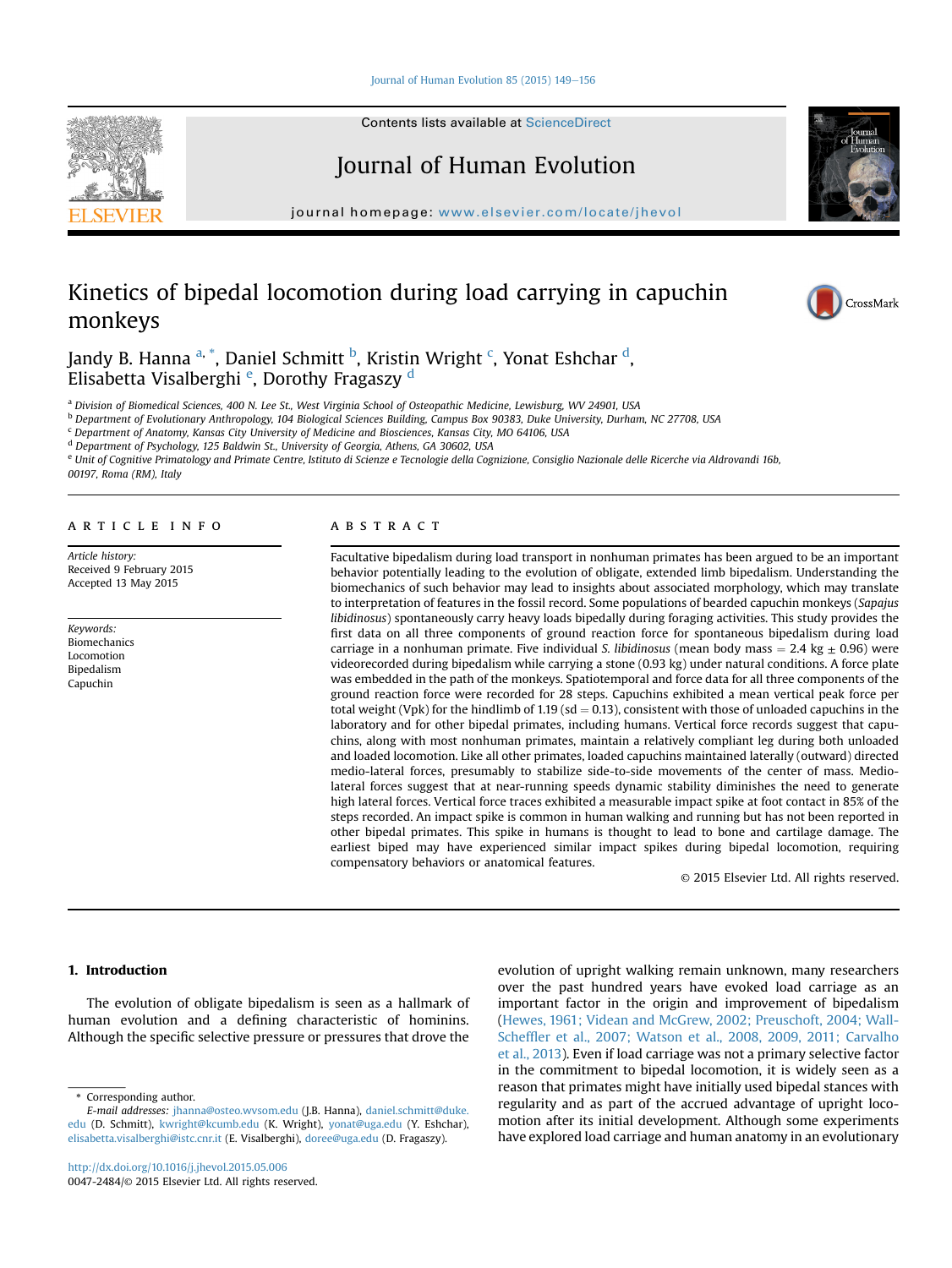context ([Wang et al., 2002; Wang and Crompton, 2004; Duarte](#page-7-0) [et al., 2012; Carvalho et al., 2013\)](#page-7-0), no studies have examined the kinetics of bipedalism during load carriage in free-ranging primates. This study, on a group of free-ranging capuchin monkeys on a large private area of land in Piauí, Brazil, addresses this and provides the first published data on all three components of ground reaction force during bipedalism in capuchin monkeys.

Only a few living primate species regularly exhibit bipedal locomotion and only humans are obligate and exclusive bipeds. When sifaka (Propithecus) and gibbons (Hylobatidae) move on the ground they are obligated to move bipedally probably as a result of their unusual anatomy associated with leaping and brachiation ([Stern, 1976; Tuttle et al., 1979; Tuttle, 1981; Vereecke et al., 2005;](#page-7-0) [Wunderlich et al., 2014](#page-7-0)), although bipedalism represents a small portion of their locomotor repertoires [\(Gebo, 1987; Hunt, 1991\)](#page-7-0). Other primates, including chimpanzees, bonobos, macaques, capuchins, and even baboons, frequently engage in bouts of bipedal locomotion, often in the context of foraging and load carriage (e.g. [Cant, 1988; Hunt, 1991; Aerts et al., 2000; Fragaszy et al., 2004b](#page-6-0)).

Studying the mechanics of locomotion in facultative primate bipeds has produced important insight into understanding human evolution (for review see [Schmitt, 2003; Berillon et al., 2011;](#page-7-0) [Schmitt, 2012; D'Août et al., 2014; Daver et al., 2014; Pontzer](#page-7-0) [et al., 2014](#page-7-0)). Some of these studies have focused specifically on the ground reaction forces during bipedalism and their implications for understanding the different mechanical strategies associated with propulsion and balance during different forms of bipedal walking. In the early and middle 1970s, Kimura and colleagues collected seminal data on all three components of ground reaction forces during bipedal locomotion in humans and nonhuman primates ([Kimura et al., 1977](#page-7-0)) and revealed different types of bipedal patterns including the presence or absence of a two-peaked vertical force curve and the relative duration of braking and propulsive forces. Those data were followed by additional data from [Reynolds \(1985\), Kimura \(1985\), Yamazaki et al.](#page-7-0) [\(1979\)](#page-7-0) and [Vereecke et al. \(2006\)](#page-7-0) that revealed patterns associated with the center of mass movements, development of bipedalism, and the effect of a compliant foot on ground reaction forces. In addition to these studies, [Ogihara and colleagues \(2007, 2010\)](#page-7-0) showed that force patterns of macaques trained over long periods to walk bipedally became more similar to those of human locomotion over time, suggesting that frequent bipedal walking modifies kinetic and kinematic patterns within the lifetime of an animal and presumably modifies the loading patterns on the limbs.

However, until recently, no study had examined bipedal locomotion in capuchin monkeys. This represented an important gap in our knowledge because capuchins frequently and skillfully adopt bipedal walking, especially in the context of load carriage ([Fragaszy](#page-7-0) [et al., 2004b; Visalberghi et al., 2009b; Duarte et al., 2012\)](#page-7-0). [Demes](#page-7-0) [and O'Neill \(2013\)](#page-7-0) provided the first data on vertical ground reaction forces in tufted capuchins (Sapajus sp.<sup>1</sup>) moving bipedally on a terrestrial substrate. They examined freely moving animals in a laboratory setting and reported on the magnitude and shape of the vertical force curve. They noted that, unlike humans during walking, tufted capuchins exhibited a single-peaked force curve indicative of mechanical running in which the center of mass did not oscillate like an upside down pendulum as in human walking, a pattern also seen in most other terrestrial, bipedal primates. Thus, it is argued, based on the mechanical definition, that capuchins move

bipedally using a 'grounded running' gait, in which there is no aerial phase of the feet, but the whole body mechanics are similar to the spring-like running gait exhibited by humans ([Demes and](#page-7-0) [O'Neill, 2013](#page-7-0)). In addition, they reported that the vertical force traces "lack the impact spike that is characteristic of human walking and running with a prominent heel strike" ([Demes and](#page-7-0) [O'Neill, 2013:](#page-7-0) 80). The vertical impact spike associated with the change in momentum of the effective foot mass at heel strike ([Chi](#page-6-0) [and Schmitt, 2005; Lieberman et al., 2010](#page-6-0)) is not seen in most other traces reported for other primates during bipedalism ([Kimura et al.,](#page-7-0) [1977; Kimura, 1985; Vereecke et al., 2005, 2006; Ogihara et al.,](#page-7-0) [2007; Berillon et al., 2013\)](#page-7-0). All of these authors report a single or flat peak curve, even for some chimpanzees that exhibit a heelstrike. In contrast, recent work by [Pontzer et al. \(2014\)](#page-7-0) suggests that some chimpanzees do exhibit an impact transient (or impact spike) during bipedal locomotion, although this cannot be linked specifically to heel-strike. Thus, it may be that in some limited circumstances primates that utilize spring-like mechanics to move bipedally may also exhibit an impact transient as suggested by [Pontzer et al. \(2014\)](#page-7-0). Finally, regarding capuchin bipedalism, [Demes](#page-7-0) [and O'Neill \(2013\)](#page-7-0) did not provide information on brakingpropulsive or medio-lateral forces during walking, although they did incorporate such information into their center of mass analysis that revealed a compliant, grounded running gait in tufted capuchins.

At least one tufted capuchin species (Sapajus libidinosus) exhibits bipedal locomotion on terrestrial substrates primarily when carrying food or stones that they use to crack nuts [\(Fragaszy et al.,](#page-7-0) [2004a; Visalberghi et al., 2009a, 2013](#page-7-0)). These stones are often very heavy, representing a significant part of their body weight, and therefore these animals make an ideal model for studying the effect of load carriage. No such data on the force patterns of nonhuman primates during load carriage exist. This is in part because up until recently it has been difficult, if not impossible, to collect biomechanical data on nonhuman primates' locomotion in the wild (see [Schmitt, 2011](#page-7-0) for review) where spontaneous, terrestrial bipedalism during load carriage occurs. While there are numerous studies on facultative bipedalism by nonhuman primates in a controlled setting (e.g. [Kimura et al., 1977; Aerts et al., 2000;](#page-7-0) [Nakatsukasa et al., 2004; Vereecke et al., 2006; Ogihara et al.,](#page-7-0) [2007; Vereecke and Aerts, 2008; Demes, 2011; Demes and](#page-7-0) [O'Neill, 2013](#page-7-0)), including some focused on load transport (see [Watson et al., 2011](#page-7-0) for review), only two have examined primate load transport in the wild ([Duarte et al., 2012; Carvalho et al., 2013\)](#page-7-0), and neither from the perspective of the forces born by the limbs. There are, however, data available on the kinetics of load transport by humans that indicate that while ground reaction forces increase proportionately to the load carried [\(Tilbury-Davis and Hooper,](#page-7-0) [1999; Birrell et al., 2007](#page-7-0)) vertical peak forces do not change if calculated as a ratio to total mass of the system (i.e. body  $mass + load$  mass) ([Tilbury-Davis and Hooper, 1999\)](#page-7-0). These results, however, depend on the weight of the load relative to body weight and the distribution of the load and/or the manner in which it is carried, as differences in biomechanics and energetics correlate with differences in load distribution ([Hsiang and Chang, 2002;](#page-7-0) Griffi[n et al., 2003; Birrell and Haslam, 2008; Majumdar et al.,](#page-7-0) [2010; Watson et al., 2011; McGill et al., 2013](#page-7-0)). The largest ground reaction force effects of load transport on locomotion are seen when significant loads  $(-10\%-15\%)$  of body mass) are carried in both arms (e.g. [Hsiang and Chang, 2002\)](#page-7-0), likely because this style of load transport limits arm swing (e.g. [Li et al., 2001; Umberger, 2008\)](#page-7-0). When arm swing is limited due to anterior load carriage, peak braking and propulsive forces and medio-lateral forces are increased (e.g. [Birrell et al., 2007; Birrell and Haslam, 2008\)](#page-6-0). Finally, impact peaks are shown to increase with load carrying, likely

 $1$  Colonies of tufted capuchin monkeys held in the USA have recently been determined to be derived from species in the genus Sapajus, distinct from Cebus monkeys. See [Duarte et al., 2012](#page-7-0), Lynch [Alfaro et al., 2012](#page-6-0) and [Wright et al., 2015](#page-7-0), for details.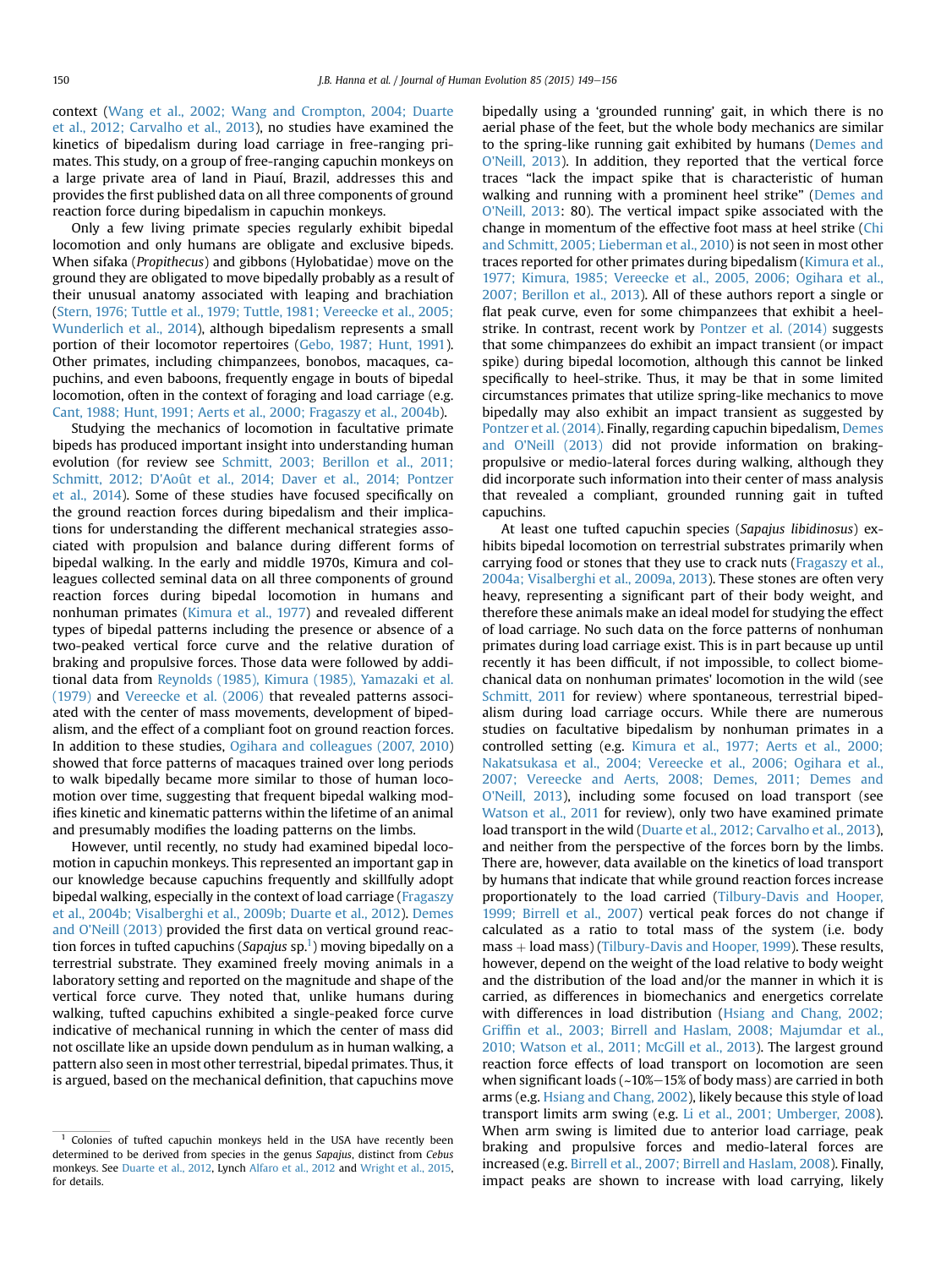<span id="page-2-0"></span>because the load is over the striking foot (e.g. [Hsiang and Chang,](#page-7-0) [2002; Birrell et al., 2007; Birrell and Haslam, 2008\)](#page-7-0).

The goals of this study are to determine the ground reaction force effects during load carrying by bipedal capuchins. We hypothesize that:

- 1) Load carrying capuchins will continue to exhibit a single-peaked vertical reaction force indicative of a grounded running gait,
- 2) Peak braking/propulsive forces and medio-lateral forces will be increased relative to non-load carrying, and
- 3) Load carrying capuchins may occasionally exhibit an impact peak in the vertical force due to the added weight.

## 2. Materials and methods

The protocol for this study was approved by the University of Georgia IACUC and followed all applicable regulations for the humane treatment of animals in research. The ethical standards of this protocol were as stringent as the guidelines advocated by the Association for the Study of Animal Behavior [\(ASAB, 2012\)](#page-6-0) and the International Primatological Society [\(IPS, 2015](#page-7-0)).

## 2.1. Subjects and site

Tufted capuchins (Sapajus) are primarily quadrupedal primates, with a very generalized postcranial morphology [\(Fleagle, 2013\)](#page-7-0). These monkeys spontaneously walk bipedally on the ground and on rigid horizontal surfaces (e.g. tree limbs) in both natural and captive settings ([Fragaszy et al., 2004b\)](#page-7-0). We studied a population of wild capuchin monkeys (Sapajus libidinosus) that has been habituated to human observers and voluntarily performs bipedal locomotion on terrestrial substrates while transporting a heavy load ([Visalberghi et al., 2009a; Duarte et al., 2012; Massaro et al., in](#page-7-0) [review](#page-7-0)). These monkeys crack palm nuts on stone and log anvils ([Fragaszy et al., 2004a](#page-7-0)), and they transport hammer stones to an anvil as needed ([Visalberghi et al., 2009b, 2013](#page-7-0)). Hammer stones used by the monkeys in this region weigh on average about 1 kg ([Visalberghi et al., 2007; Spagnoletti et al., 2011](#page-7-0)). The mass of these stones is  $\approx$  25 $-45\%$  of an adult capuchin's mass, and these stones are carried with two hands in front of the animals' bodies. This wild population of S. libidinosus presents a unique opportunity to carry out an integrative study to examine the kinetics of bipedalism during load transport in a nonhuman primate belonging to a taxonomic group that is primarily arboreal, yet exhibits a range of variation in frequencies of terrestrial substrate use, bipedal behavior, and foraging behaviors that include object manipulation and, as in the case of our study population, tool transport and use. It is worth noting at the outset that the data presented here are limited because the only times in which these animals engaged in bipedalism across the force plate was when they carried a load. Capuchins move bipedally when they are not carrying heavy loads, but they do so unpredictably and thus we could not systematically record bipedal locomotion of unloaded wild monkeys. Thus our data on capuchins carrying a load bipedally will be compared with data collected by other researchers on capuchins that are moving bipedally but not carrying a load [\(Demes and O'Neill, 2013\)](#page-7-0).

Five members of one wild group of bearded capuchin monkeys voluntarily participated in this study (Table 1). The study site is located in Piauí, Brazil on private property (Fazenda Boa Vista or FBV). [Madden et al. \(2007\)](#page-7-0) and [Visalberghi et al. \(2009b\)](#page-7-0) provide details of the region. Body masses of the subjects were obtained by the monkeys' voluntary use of a scale as described in [Fragaszy et al.](#page-7-0) [\(2010, in press\)](#page-7-0). Briefly, an electronic platform scale was mounted to a tree and provisioned with corn kernels. When an animal

Table 1

| Sample size for individual monkeys. |  |
|-------------------------------------|--|
|-------------------------------------|--|

| Subject  | Body mass (kg) | Steps | Steps with impact peak |
|----------|----------------|-------|------------------------|
| Dita     | 2.03           | 11    | 9                      |
| Jatoba   | 4.12           | 12    | 12                     |
| Pati     | 2.02           | 3     |                        |
| Piassava | 1.86           |       |                        |
| Chuchu   | 1.97           |       |                        |
| Sum      |                | 28    | 24                     |

voluntarily visited the scale and was stationary, a nearby researcher recorded the animal's mass. Average masses from multiple visits by each individual are reported. Adults males in this population weigh  $3.4-4.4$  kg; adult females,  $1.7-2.2$  kg ([Fragaszy et al., 2010](#page-7-0)).

The experiments took place during the early dry season in late May 2012. An area that the monkeys were known to frequent was prepared for filming and for embedding the force plate. The site contained several boulders, logs, and exposed stones used by the monkeys as anvils, and several loose stones used as hammers by the monkeys. A quartzite stone weighing 0.93 kg, elliptical in shape, that was frequently used by all the monkeys as a hammer stone was provided for use in this experiment; all other loose stones were removed from the immediate area for the duration of filming, and replaced when the research team left each day. One anvil (a log, 1 m long, 25 cm in diameter, with a level surface containing several pits where the monkeys place nuts to crack them; ([Fragaszy et al., 2010\)](#page-7-0) was selected for the purposes of this experiment. The monkeys were encouraged to use this anvil and to carry the hammer stone along a linear course by placing the hammer stone and a palm nut (locally collected Orbygnia spp.) 4 m from the selected anvil (closer to this anvil than any other in the area). The course the monkeys traveled was within  $2^{\circ}$  of flat and horizontal. The substrate was compacted, sandy soil free of obstructions (Fig. 1).

## 2.2. Data collection and analysis

Halfway between the hammer stone and anvil, a force transducer (MC3A-250; AMTI; Watertown, MA) had been embedded in the ground (see Fig. 1). Briefly, this force transducer utilized strain gauge sensors (versus piezoelectric sensors) and was rated for maximum loads of 556N in the X and Y directions, and 1112N in the Z direction, with an additional capacity of 28 N-m in the X and Y moments, and 14 N-m in the Z moments. Crosstalk across the channels was less than 2%.



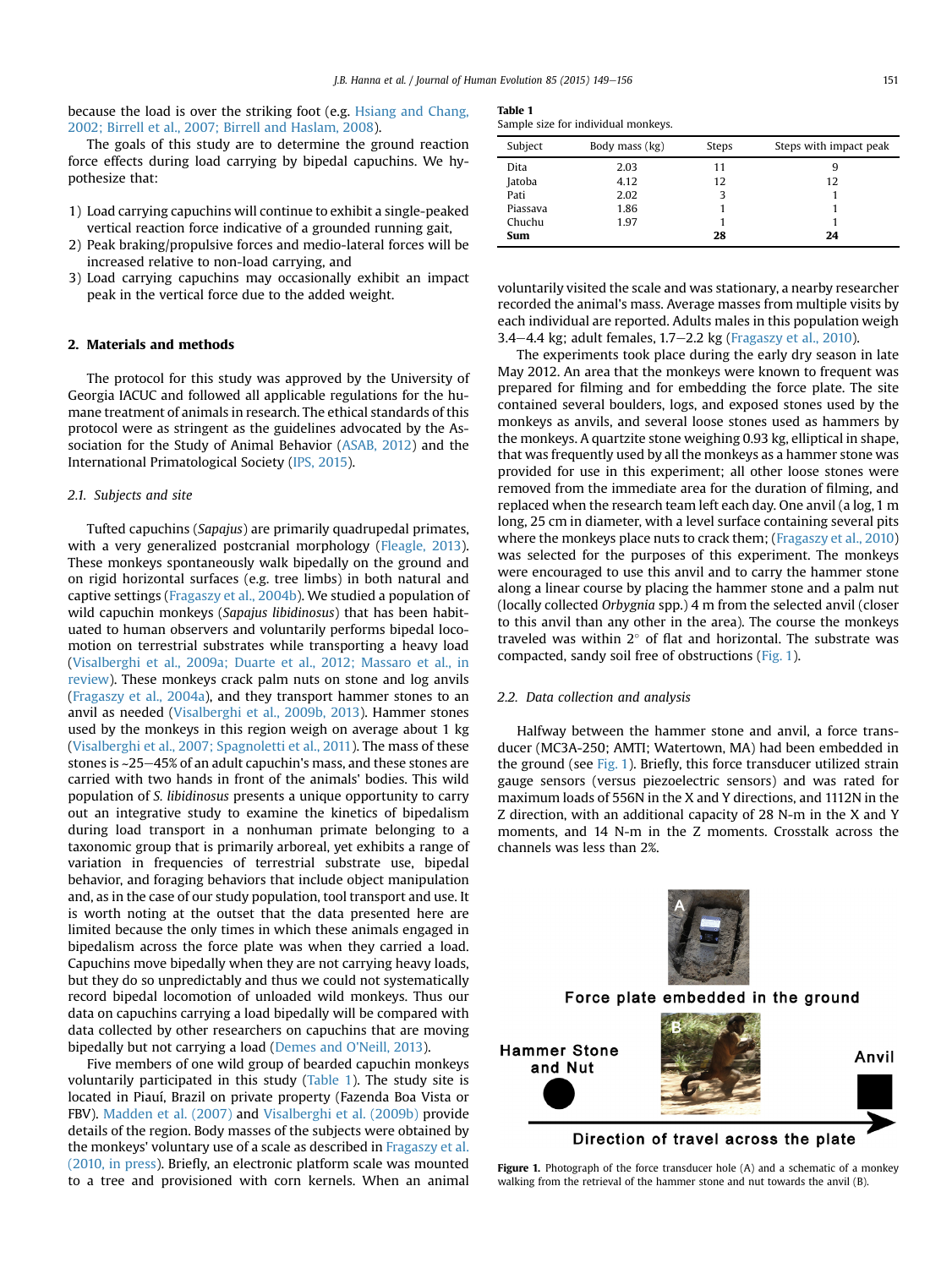The transducer was placed in a hole approximately 50 cm  $\times$  25 cm x 40 cm deep, large enough to accommodate a cement block (10 kg) to which the force transducer was screwed. A 3/4 inch plywood with a rubberized surface (termed "faceplate"), just smaller than the opening of the hole ( $\sim$ 49.5 cm  $\times$  24.5 cm), was affixed to the top of the force transducer and camouflaged with a sprinkling of soil. The reliability of this faceplate was tested by placing known mass (10 kg), two to three times that of the mass of the monkeys and stone, on the edges of the faceplate prior to setup. The moments generated due to the size of the faceplate attached to the force transducer were within the limits of each channel. For any recording in which there was clipping of any of the signals due to the amplifier settings, the trial was not analyzed. Only steps in which a foot was fully in contact with the faceplate were analyzed.

The instrumented surface was level with the ground path of travel between the hammer stone and anvil (this was checked daily). The vertical component of the force output was calibrated daily by placing a known mass on the plate. Force data were recorded at 600 hz using MaxDaq software (Innovision systems, Columbiaville, MI). The force component data were output in volts. The force transducer was a type 2 force plate, thus the sensitivity matrix was used to convert voltage output into Newtons. Filtering was accomplished in Excel using a Visual Basic macro, with a 4th order (two-pass) Butterworth-style filter ([Murphy and Robertson,](#page-7-0) [1994](#page-7-0)). We used the same cut-off frequency for all directions, as each component force was calculated on the basis of the entire sensitivity matrix, rather than with the single coefficient. A cut-off frequency of 25hz was determined to be the optimal balance between signal distortion and noise after residual analysis of all three components ([Winter, 2005\)](#page-7-0). The concrete block and force transducer were left outside, with the hole they were in being covered each night. Since it was the dry season and the transducer was built to be highly water resistant, there was no concern of fluid disrupting the electronics. The amplifier, cable, and A/D converter were attached to the force plate each day and taken in each night.

When a monkey voluntarily approached to retrieve the hammer stone and nut, the recording of the video and force transducer was initiated. The file was saved if the monkey contacted the force plate as it traveled to the anvil. Video recording and digitization methods followed those described in [Duarte et al. \(2012\)](#page-7-0). We video recorded the movements of each monkey from the moment it picked up the hammer stone through transport to when it reached the anvil. Two video cameras (Canon GL2) running at 30 fps were placed at oblique angles (approximately 60–90 $^{\circ}$  between the cameras) to the expected line of travel of the monkeys. A dynamic wand calibration was performed prior to the experimental session. The videos from both cameras were synchronized by detecting a common event (e.g. heel strike on the force transducer). The video data were used to calculate subject velocity. Only one stride per trial was analyzed for spatiotemporal characteristics. Data processing was performed using MaxMate software (Innovision systems, Columbiaville, MI) for spatiotemporal data. The following variables were calculated from these processed data: speed, contact time, stride time, swing time, duty (contact time/stride time), vertical peak force (Vpk), Vpk as a ratio to total weight (body weight plus stone weight), peak braking, propulsive force, medial and lateral forces both as absolute values and as a ratio of total weight, and vertical, braking, propulsive, and medio-lateral duration and impulse. All values were tested for associations with speed.

## 3. Results

[Table 1](#page-2-0) presents sample and body mass data for each subject in this study. Summary descriptive force data for load transport during bipedal locomotion are presented in Table 2. A total of 28 steps

#### Table 2

Spatiotemporal data during bipedal load transport by capuchin monkeys. Total weight is the animal's body weight plus the weight of the stone.

|                                             | Mean   | SD.    | Max    | Min    |
|---------------------------------------------|--------|--------|--------|--------|
| Speed $(m/s)$                               | 1.301  | 0.285  | 2.079  | 0.817  |
| Contact Time (sec)                          | 0.287  | 0.039  | 0.333  | 0.200  |
| Stride time (sec)                           | 0.455  | 0.040  | 0.533  | 0.367  |
| Swing time (sec)                            | 0.168  | 0.025  | 0.233  | 0.133  |
| Duty factor                                 | 0.630  | 0.054  | 0.714  | 0.500  |
| Body mass (kg)                              | 2.916  | 1.062  | 4.120  | 1.860  |
| Total weight (including<br>stone) (Newtons) | 37.695 | 10.407 | 49.490 | 27.342 |

were suitable for analysis with complete contact with the force plate and steady-state movement across the plate. Subjects exhibited a wide range of walking speeds from 0.8 m/s to 2.0 m/s. Thus the sample included relatively slow and fast walking gaits. All subjects used walking gaits. No gaits with an aerial phase were included, as these did not occur regularly. The lowest duty factor was 0.5 and the highest was 0.71. The mean value was 0.63, and duty factor had an inverse relationship with speed as it does in most primate species as well as in other mammals.

Mean vertical peak force as a ratio to total weight during load transport by bipedal capuchins from this study is  $1.185$  (sd  $= 0.131$ ; Table 3). Vertical peak force ratios showed a weak positive trend with subject velocity, although this relationship was not significant ([Fig. 2a](#page-4-0), [Table 4\)](#page-4-0). Vertical impulse ratios showed no relationship to speed as was also expected ([Table 4\)](#page-4-0).

All of the vertical force traces showed only a single peak (the "triangular form" described by [Kimura et al. \(1977\)\)](#page-7-0) and 85% (24 of 28 steps) of the traces examined had a measurable impact peak (transient impact spike) at foot contact [\(Fig. 3](#page-5-0)a). On average, the peak of the impact spike was 89% of total weight, with none exhibiting a value less than 52% of total weight (when present). The presence of an impact spike at foot contact is a consistent and significant pattern in these capuchin monkeys walking with load.

Braking propulsive forces oscillated in a fashion that was consistent with forward progression in all bipedal animals. However, braking duration was shorter than propulsive duration ([Fig. 3b](#page-5-0)), exhibiting the typical pattern reported by [Kimura et al.](#page-7-0) [\(1977\)](#page-7-0) for many nonhuman primates including chimpanzees, gibbons, Japanese macaques, hamadryas baboons, and spider monkeys. Propulsive impulses increase with speed and braking impulses decrease with speed at a shallower rate ([Fig. 2b](#page-4-0)). At relatively low speeds braking and propulsive impulses are near equal [\(Fig. 2](#page-4-0)b). As speed increases, however, braking and propulsive impulses diverge, suggesting that at higher speeds some subjects may have been accelerating.

All subjects applied a lateral force to the ground (i.e. the outward force of [Kimura et al. \(1977\)](#page-7-0), which was found in all species studied

Table 3

Summary descriptive force data during bipedal load transport by capuchin monkeys. All data are presented as dimensionless force relative to total weight (animal's weight plus stone weight).

|                          | Mean  | <b>SD</b> | Max   | Min   |
|--------------------------|-------|-----------|-------|-------|
| Impulse braking force    | 0.009 | 0.005     | 0.023 | 0.000 |
| Impulse propulsion force | 0.015 | 0.007     | 0.030 | 0.002 |
| Impulse lateral force    | 0.004 | 0.004     | 0.020 | 0.000 |
| Impulse medial force     | 0.011 | 0.008     | 0.026 | 0.001 |
| Impulse vertical force   | 0.196 | 0.029     | 0.245 | 0.140 |
| Peak braking force       | 0.160 | 0.055     | 0.281 | 0.036 |
| Peak propulsion force    | 0.199 | 0.087     | 0.396 | 0.050 |
| Peak lateral force       | 0.080 | 0.047     | 0.213 | 0.020 |
| Peak medial force        | 0.074 | 0.050     | 0.186 | 0.003 |
| Peak vertical force      | 1.185 | 0.131     | 1.409 | 0.925 |
| Peak impact force        | 0.893 | 0.154     | 1.112 | 0.525 |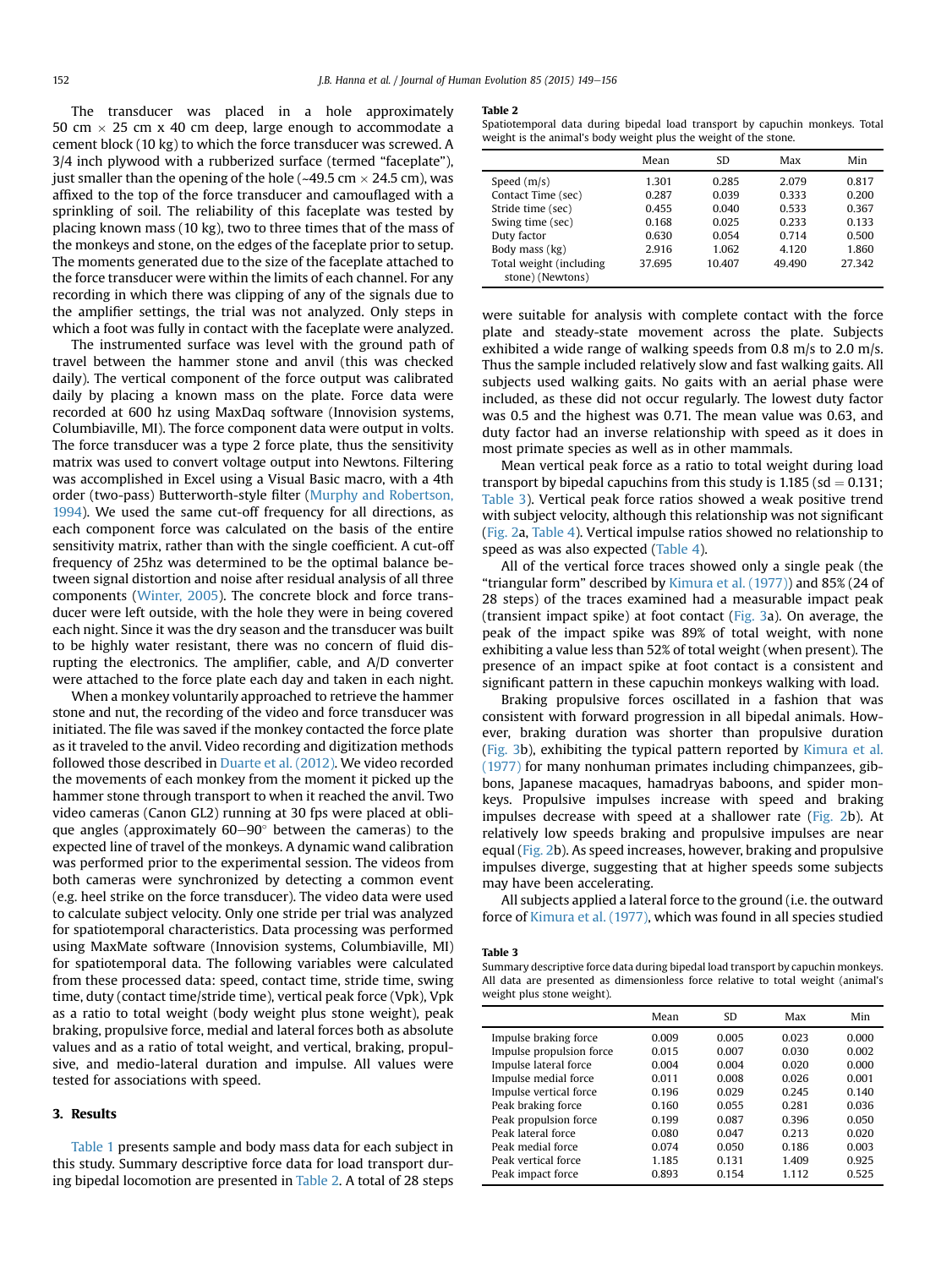<span id="page-4-0"></span>

Figure 2. Regression of forces as a ratio to total weight against speed. Trend lines are least-squares regressions. Braking/propulsive lines of best fit are paired as solid, with different shades. Medio-lateral lines of best fit are paired as dashed with different shades. The Y-axes are dimensionless. A. Peak hindlimb force for bipedalism as a ratio to total weight (stone included). B. Impulse hindlimb force for bipedalism as a ratio to total weight (stone included).

including humans; [Fig. 3c](#page-5-0)). The lateral impulse decreases dramatically with speed (Fig. 2b). On some occasions the animals applied a medial force during stance [\(Fig. 3c](#page-5-0); a pattern also reported for some animals by [Kimura et al. \(1977\).](#page-7-0) When present, the medial impulse is always low and increases slightly with speed (Fig. 2b). This relationship between speed and force is also reflected in the normalized medio-lateral peak forces. Both lateral peak forces and medial (when present) peak forces decrease with speed (Fig. 2a).

## 4. Discussion

Primate locomotor evolution is characterized by a series of shifts in the relative role of the forelimbs and hindlimbs, with brachiation and obligate bipedalism being powerful examples of extreme shifting of the responsibility of locomotion to the forelimb or the hindlimb respectively (see [Stern, 1976; Schmitt, 2012; Fleagle,](#page-7-0) [2013\)](#page-7-0). To date, there exists no uniformly accepted theory about what selective pressures drove the evolution of obligate bipedalism. One factor, load carriage, has been argued to be either a key selective factor in the origins of obligate bipedalism or at least a valuable advantage gained from the adoption of bipedalism, even facultatively (e.g. [Hewes, 1961; Videan and McGrew, 2002;](#page-7-0) [Carvalho et al., 2013](#page-7-0)). The study presented here is the first to examine the biomechanics of naturally occurring bipedal locomotion during load carriage in a nonhuman primate in order to explore the relationship between load carriage and patterns of forces on the lower limb. Of course, it would be difficult to resolve this issue with only the data presented here, but they do enable the

### Table 4

Least squares regression parameter estimates, standard errors (s.e.) and probability (p value) of variables on speed. Bold values indicate significance.

|                | Peak force as a ratio to total weight |       |         |          |       |         | Impulse force as a ratio to total weight |           |       |         |          |       |         |       |
|----------------|---------------------------------------|-------|---------|----------|-------|---------|------------------------------------------|-----------|-------|---------|----------|-------|---------|-------|
|                | Intercept                             | s.e.  | p value | Slope    | s.e.  | p value | $R^2$                                    | Intercept | s.e.  | p value | Slope    | s.e.  | p value | $R^2$ |
| Vertical       | 1.011                                 | 0.115 | < 0.001 | 0.133    | 0.086 | 0.135   | 0.084                                    | 0.208     | 0.027 | <0.001  | $-0.009$ | 0.021 | 0.672   | 0.008 |
| <b>Braking</b> | $-0.092$                              | 0.077 | 0.242   | $-0.082$ | 0.058 | 0.166   | 0.0743                                   | 0.011     | 0.006 | 0.075   | $-0.001$ | 0.004 | 0.815   | 0.003 |
| Propulsive     | 0.062                                 | 0.045 | 0.191   | 0.075    | 0.035 | 0.041   | 0.152                                    | 0.008     | 0.006 | 0.207   | 0.005    | 0.005 | 0.330   | 0.041 |
| Medial         | 0.148                                 | 0.040 | 0.001   | $-0.052$ | 0.030 | 0.097   | 0.102                                    | $-0.002$  | 0.004 | 0.707   | 0.004    | 0.003 | 0.185   | 0.082 |
| Lateral        | 0.019                                 | 0.042 | 0.658   | $-0.072$ | 0.032 | 0.033   | 0.164                                    | 0.028     | 0.007 | < 0.001 | $-0.013$ | 0.005 | 0.016   | 0.237 |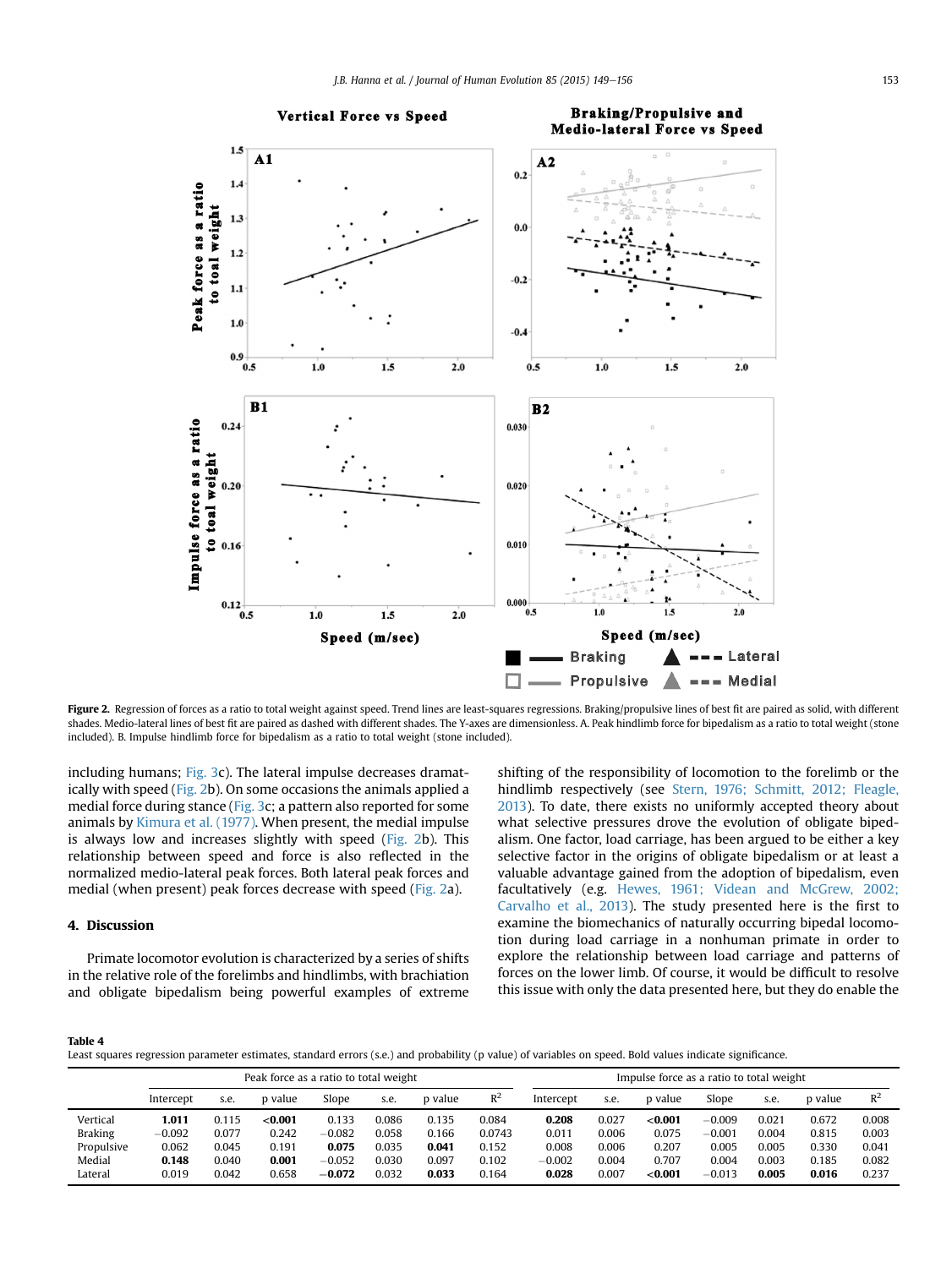<span id="page-5-0"></span>

Figure 3. Summary component force data for each subject. Two subjects (Piassava and ChuChu) were not included because they each had just one trace and these included an additional partial limb, or the entire trace was not captured. Gray, dotted lines indicate each trial. Solid black line is the average value for all trails over the time period calculated using a cubic spline. Stance phase was normalized for each trial and presented as a percent of total stance (0-100%). The Y-axes are dimensionless. A. Vertical component B. Braking/ Propulsive component C. Medio-lateral component.

direct examination of ways in which load carriage influences bipedal locomotion and help to determine whether the pattern observed in capuchins has similarities to that of unloaded nonhuman primates and humans. Thus, we describe the similarities and differences between the data in this study and previous work for each force component.

## 4.1. Vertical component

The data collected here show that vertical forces recorded during bipedalism of capuchins carrying a load reflect force patterns similar to that recorded for other nonhuman primate species that use bipedal locomotion. For example, in [1977](#page-7-0) and [1979,](#page-7-0) Kimura and colleagues described the triangular-shaped vertical force curves and short braking periods that characterize, with the exception of humans and chimpanzees, bipedal locomotion in primates. More recently, [Demes and O'Neill \(2013\)](#page-7-0) described vertical peak force and curve shape in unloaded bipedal capuchins (S. apella spp.) walking in the laboratory. The capuchins in the present study are walking at comparable speeds and have peak forces for all three components of the ground reaction force normalized to body weight similar to all the species reported by [Kimura et al. \(1977\)](#page-7-0) and those of [Demes and O'Neill \(2013\)](#page-7-0). The capuchins studied here match [Kimura et al. \(1977\)](#page-7-0) "type 1" form with the single-peak force curve and relatively short braking duration. The singlepeaked force curve, also reported by [Demes and O'Neill \(2013\),](#page-7-0) appears to reflect the use of a relatively compliant hindlimb [\(Li](#page-7-0) [et al., 1996; Schmitt, 1999; Demes and O'Neill, 2013](#page-7-0)). The data, therefore, suggest that load carriage does not change the relative stiffness of the lower limb compared to unloaded bipedal walking. Load carriage, at least in these primates, does not induce humanlike walking with a relatively unyielding knee.

The capuchins in this study, however, differ from other nonhuman primate bipeds in a key way. The majority (85%) of steps recorded during load carriage in this sample showed the presence of a substantial vertical impact spike, suggesting a forceful foot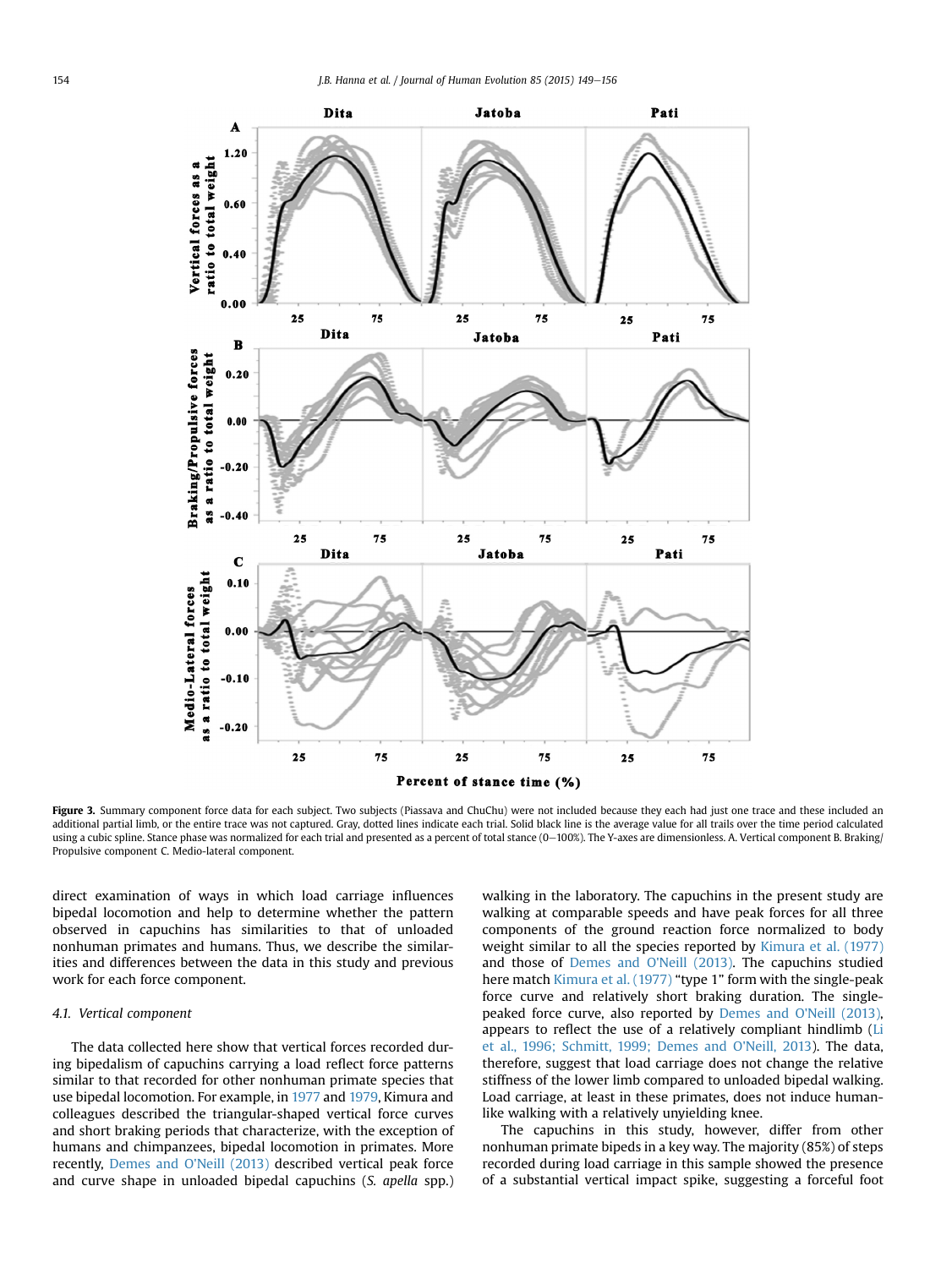<span id="page-6-0"></span>contact at relatively high velocity, like that seen in humans ([Voloshin et al., 1981; Chi and Schmitt, 2005; Lieberman et al.,](#page-7-0) [2010\)](#page-7-0). Such a spike is not regularly seen in any of the vertical force traces for any of the nonhuman primate bipeds included in the Kimura et al. studies [\(1977, 1979](#page-7-0)) or in the chimpanzees examined by [Kimura \(1985\),](#page-7-0) or even in the steps recorded for the trained macaques studied by [Ogihara et al. \(2007\).](#page-7-0) [Demes and](#page-7-0) [O'Neill \(2013\)](#page-7-0) also report that their vertical force traces did not have the impact spike that is typical of human walking and running. The only study to report such an impact transient in bipedal, nonhuman primates is [Pontzer et al. \(2014\)](#page-7-0); only some of their subjects exhibited this transient, whereas all five of our subjects exhibited it. The presence of an impact spike is generally attributed to the rapid change of momentum associated with high vertical velocities of the foot and loading rates associated with heel strike ([Lieberman et al., 2010\)](#page-7-0). During extended limb load transport in humans, an increase in the magnitude of the impact spike has been reported, even with light loads (Birrell and Haslam, 2008). While the monkeys in this study did not exhibit heel strike, they did have an impact spike in most steps and likely experienced higher rates of initial loading on their lower limb due to the increase in mass caused by load transport. These impact spikes are thought to be a source of both injury and degeneration in the lower limb of modern humans ([Voloshin et al., 1981; Lieberman et al., 2010\)](#page-7-0). If load carriage induced such impact spikes in early hominins they may have needed to develop behavioral and/or anatomical mechanisms to compensate for this relatively high and rapidly applied load.

## 4.2. Braking/propulsive and medio-lateral components

Our study subjects alternated between braking and propulsive forces to decelerate and accelerate the center of mass. The braking/ propulsive and medio-lateral forces showed predictable patterns with speed reflecting acceleration at high speeds in the former and decreased need for stabilization in the latter as dynamic stability increased with increasing speeds. The capuchins studied here applied lateral forces to the ground to control side-to-side movements of the center of mass.

In this study, as Kimura and colleagues ([1977, 1979](#page-7-0)) also reported, there is substantial variability in the magnitude and shape of medio-lateral forces. One source of variation is subject velocity, though it explains a relatively small portion of the variance ([Table 4\)](#page-4-0). We did observe that lateral peak forces and impulses drop substantially with speed, narrowing the range of force values at higher speeds. As a result, a large portion of the extreme values for lateral forces occur at low speed and lateral peak and impulse force decreased with increased speed ([Fig. 2](#page-4-0)b). Variation in medio-lateral force magnitude also decreased with increased speed. This suggests the possibility that at higher speeds capuchins achieve a level of dynamic stability with minimal side-to-side oscillations, like a bicycle or coin rolling quickly that requires fewer applied forces. It is possible that early attempts at bipedalism, especially during load carriage, required the least effort for side-to-side stabilization at relatively high walking speeds.

Although caution is warranted in using data in this study to address the exact selective pressures driving the evolution of bipedalism, we can consider how load carriage impacts the pathway of locomotor and morphological evolution. It would appear from these data that the addition of a manual task and load carriage is associated with changes in limb mechanics and loading patterns that could impact anatomy. Studies like these that include data from movement that is not only associated with locomotor travel, but rather, as in this case, travelling with a load, provide important data and context for form-function inferences in the primate skeleton. Similarly, load patterns during pregnancy and

infant carriage should be further explored in the same context to understand better the loading patterns for limb bones in primates (e.g. Wall-Scheffl[er et al., 2007\)](#page-7-0).

## 5. Conclusions

This study provides the first kinetic data on primate facultative bipedalism during load transport in a wild setting. It has integrated both laboratory and field methods to permit such data collection and in doing so, has not just metaphorically moved "the force plate…into the field" ([Schmitt, 2011:](#page-7-0) 8), but actually placed one there. Future work with this and other populations will permit a better understanding of the complexity of locomotion as it relates to morphology by permitting data collection in the field. The primary findings in this study confirm that grounded running gaits characterize locomotion of capuchins both with and without loads and that load carrying does not induce a change in lower limb stiffness. But the animals in this study showed a clear impact spike at foot contact, a pattern not reported for any other nonhuman primate or in capuchins not carrying a load. This finding suggests that load carriage may increase landing forces and generate a measurable impact spike that would have an impact on lower limb anatomy in the earliest hominin bipeds.

## Acknowledgments

We thank the Oliveira family for allowing the EthoCebus research group to work on their land and for logistical assistance and Dr. Andrew Thompson for helpful comments on this manuscript. This research is supported by grants from the National Geographic Society (CRE 893611), NSF (BCS-0749314) and the L.S.B. Leakey Foundation (How Bearded Capuchin Monkeys Process Cashew Nuts). None of the authors has any conflict of interest to declare.

## References

- [Aerts, P., Van Damme, R., Van Elsacker, L., Duchene, V., 2000. Spatio-temporal gait](http://refhub.elsevier.com/S0047-2484(15)00132-3/sref1) [characteristics of the hind-limb cycles during voluntary bipedal and quadru](http://refhub.elsevier.com/S0047-2484(15)00132-3/sref1)pedal walking in bonobos (Pan paniscus[\). Am. J. Phys. Anthropol. 111, 503](http://refhub.elsevier.com/S0047-2484(15)00132-3/sref1).
- [Alfaro, J.W.L., Silva, J.D.E.E.S., Rylands, A.B., 2012. How different are robust and](http://refhub.elsevier.com/S0047-2484(15)00132-3/sref2) [gracile capuchin monkeys? An argument for the use of](http://refhub.elsevier.com/S0047-2484(15)00132-3/sref2) Sapajus and Cebus. Am. J. [Primtol. 74, 273](http://refhub.elsevier.com/S0047-2484(15)00132-3/sref2)-[286.](http://refhub.elsevier.com/S0047-2484(15)00132-3/sref2)
- [ASAB, 2012. Guidelines for the treatment of animals in behavioural research and](http://refhub.elsevier.com/S0047-2484(15)00132-3/sref3) teaching. Anim Behav. 83,  $301-309$ .
- [Berillon, G., D'Août, K., Daver, G., Dubreuil, G., Multon, F., Nicolas, G., De La](http://refhub.elsevier.com/S0047-2484(15)00132-3/sref4) [Villetanet, B., 2011. In what manner do quadrupedal primates walk on two legs?](http://refhub.elsevier.com/S0047-2484(15)00132-3/sref4) [Preliminary results on olive baboons \(](http://refhub.elsevier.com/S0047-2484(15)00132-3/sref4)Papio anubis). In: D'Août, K., Vereecke, E.E. [\(Eds.\), Primate Locomotion: Linking Field and Laboratory Research. Springer,](http://refhub.elsevier.com/S0047-2484(15)00132-3/sref4) New York, pp.  $61-82$  $61-82$ .
- [Berillon, G., Vila, P.M., Lacoste, R., Rimbaud, B., Anvari, Z., D'Août, K., Dussea, S.M.,](http://refhub.elsevier.com/S0047-2484(15)00132-3/sref5) [Moulin, V., 2013. Biomechanics and control of walking in olive baboons \(](http://refhub.elsevier.com/S0047-2484(15)00132-3/sref5)Papio anubis[\): new perspectives from trained and instrumented animals. Folia Pri](http://refhub.elsevier.com/S0047-2484(15)00132-3/sref5)[matol. 84, 249](http://refhub.elsevier.com/S0047-2484(15)00132-3/sref5).
- [Birrell, S.A., Haslam, R.A., 2008. The in](http://refhub.elsevier.com/S0047-2484(15)00132-3/sref6)fluence of rifle carriage on the kinetics of [human gait. Ergonomics 51, 816](http://refhub.elsevier.com/S0047-2484(15)00132-3/sref6)-[826](http://refhub.elsevier.com/S0047-2484(15)00132-3/sref6).
- [Birrell, S.A., Hooper, R.H., Haslam, R.A., 2007. The effect of military load carriage on](http://refhub.elsevier.com/S0047-2484(15)00132-3/sref7) [ground reaction forces. Gait Posture 26, 611](http://refhub.elsevier.com/S0047-2484(15)00132-3/sref7)-[614.](http://refhub.elsevier.com/S0047-2484(15)00132-3/sref7)
- [Cant, J.G.H., 1988. Positional behavior of long-tailed macaques \(](http://refhub.elsevier.com/S0047-2484(15)00132-3/sref8)Macaca fascicularis) [in northern Sumatra. Am. J. Phys. Anthropol. 76, 29](http://refhub.elsevier.com/S0047-2484(15)00132-3/sref8)-[37.](http://refhub.elsevier.com/S0047-2484(15)00132-3/sref8)
- [Carvalho, S., Biro, D., Cunha, E., Hockings, K., McGrew, W.C., Richmond, B.G.,](http://refhub.elsevier.com/S0047-2484(15)00132-3/sref9) [Matsuzawa, T., 2013. Chimpanzee carrying behaviour and the origins of human](http://refhub.elsevier.com/S0047-2484(15)00132-3/sref9) [bipedality. Curr. Biol. 22, R180](http://refhub.elsevier.com/S0047-2484(15)00132-3/sref9)-[R181.](http://refhub.elsevier.com/S0047-2484(15)00132-3/sref9)
- [Chi, K.-J., Schmitt, D., 2005. Mechanical energy and effective foot mass during](http://refhub.elsevier.com/S0047-2484(15)00132-3/sref10) [impact loading of walking and running. J. Biomech. 38, 1387](http://refhub.elsevier.com/S0047-2484(15)00132-3/sref10)-[1395.](http://refhub.elsevier.com/S0047-2484(15)00132-3/sref10)
- D'[Août, K., Aerts, P., Berillon, G., 2014. Using primate models to study the evolution](http://refhub.elsevier.com/S0047-2484(15)00132-3/sref11) [of human locomotion: concepts and cases. BMSAP 26, 105](http://refhub.elsevier.com/S0047-2484(15)00132-3/sref11)-[110](http://refhub.elsevier.com/S0047-2484(15)00132-3/sref11).
- Daver, G., Détroit, F., Berillon, G., Prat, S., Grimaud-Hervé, D., 2014. Fossil hominins [quadrupedal primates and the origin of human bipedalism: a 3D geometric](http://refhub.elsevier.com/S0047-2484(15)00132-3/sref12) [morphometric analysis of the Primate hamate. BMSAP 26, 121](http://refhub.elsevier.com/S0047-2484(15)00132-3/sref12)-[128.](http://refhub.elsevier.com/S0047-2484(15)00132-3/sref12)
- [Demes, B., 2011. Three-dimensional kinematics of capuchin monkey bipedalism.](http://refhub.elsevier.com/S0047-2484(15)00132-3/sref13) [Am. J. Phys. Anthropol. 145, 147](http://refhub.elsevier.com/S0047-2484(15)00132-3/sref13)-[155.](http://refhub.elsevier.com/S0047-2484(15)00132-3/sref13)